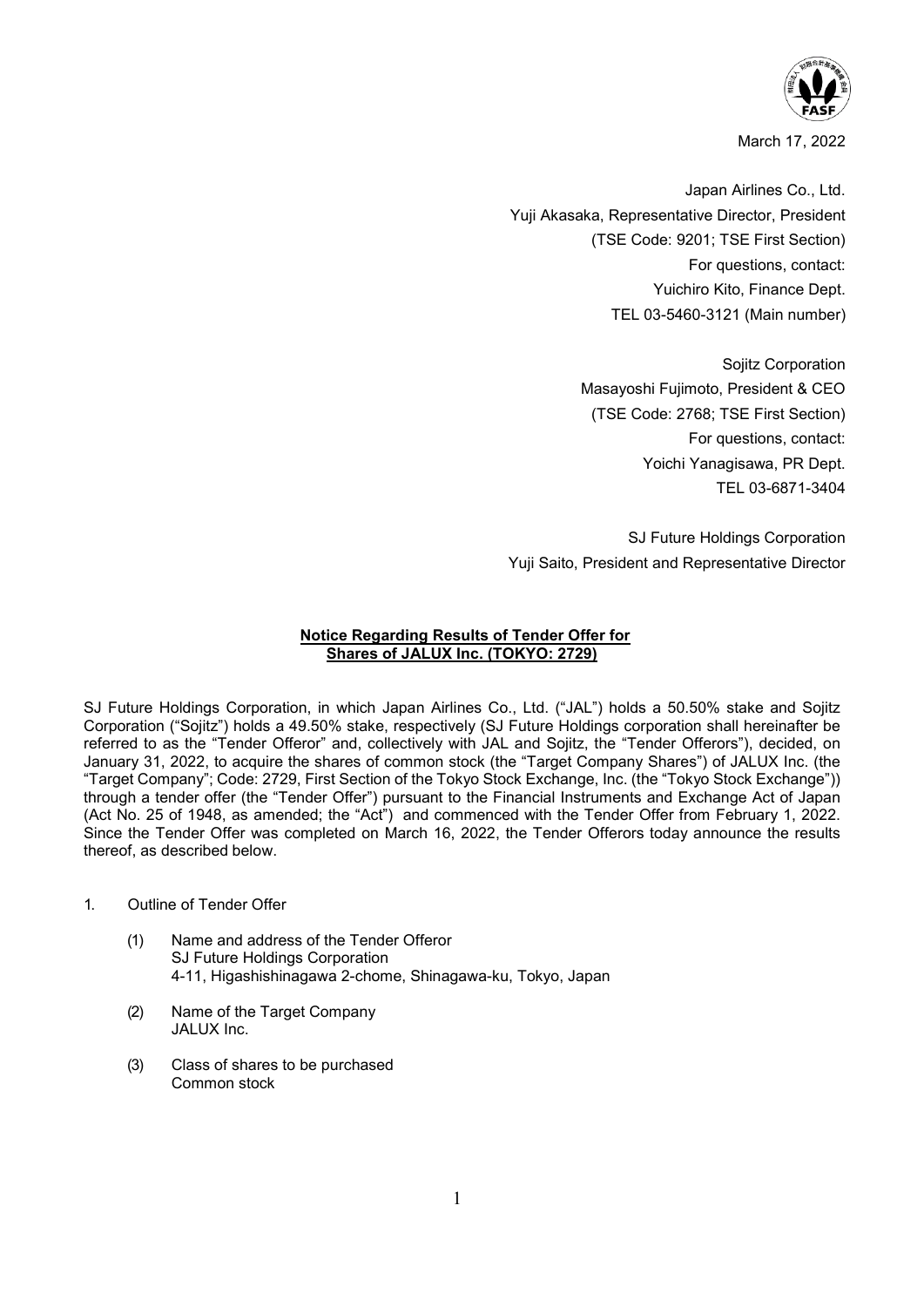(4) Number of shares to be purchased

| Number of shares to be | Minimum number of shares to | Maximum number of shares |
|------------------------|-----------------------------|--------------------------|
| purchased              | be purchased                | to be purchased          |
| 6,090,711 (shares)     | 1,873,800 (shares)          | — (shares)               |

- (Note 1) If the total number of shares that are offered for sale in response to the Tender Offer (the "Tendered Shares") is less than the minimum number of shares to be purchased (1,873,800 shares), the Tender Offeror will not purchase any of the Tendered Shares. If the total number of the Tendered Shares is no less than the minimum number of shares to be purchased (1,873,800 shares), the Tender Offeror will purchase all of the Tendered Shares.
- (Note 2) Since no maximum number of shares to be purchased has been set in the Tender Offer, the number of shares to be purchased is stated as 6,090,711 shares, being the maximum number of shares of the Target Company that can be acquired by the Tender Offeror through the Tender Offer. This figure (6,090,711 shares) represents (i) the total number of issued shares of the Target Company (12,775,000 shares) as of December 31, 2021, as stated in the Third Quarterly Report for the 61st Fiscal Year filed by the Target Company on February 14, 2022 (the "Target Company's Third Quarterly Report"), minus (ii) the total sum of  $(x)$  the number of treasury shares held by the Target Company (124,289 shares) as of December 31, 2021 and (y) the number of the Target Company Shares held by JAL (2,727,500 shares) as of today, the number of the Target Company Shares held by Sojitz (2,810,500 shares) as of today, and the number of the Target Company Shares held by Japan Airport Terminal Co., Ltd. ("Japan Airport Terminal") (1,022,000 shares) as of today.
- (Note 3) Shares less than one unit are also subject to the Tender Offer. If a right to request a purchase of shares less than one unit is exercised by a shareholder of the Target Company in accordance with the Companies Act, the Target Company may purchase its own shares less than one unit during the period of the Tender Offer (the "Tender Offer Period") in accordance with procedures required by law.
- (Note 4) The Tender Offeror does not intend to acquire the treasury shares held by the Target Company through the Tender Offer.
- (5) Offering period
	- (A) Initially registered offering period From Tuesday, February 1, 2022 to Wednesday, March 16, 2022 (thirty (30) business days)
	- (B) Possibility of extension of tender offer period upon request of the Target Company N/A
- (6) Price of tender offer 2,560 yen per share of common stock
- 2. Results of Tender Offer
	- (1) Outcome of Tender Offer
		- In the Tender Offer, the Tender Offeror has set a condition that, if the total number of the Tendered Shares is less than the minimum number of shares to be purchased (1,873,800 shares), the Tender Offeror will not purchase any of the Tendered Shares. As the total number of the Tendered Shares (4,898,450 shares) was no less than the minimum number of shares to be purchased (1,873,800 shares), the Tender Offeror will purchase all of the Tendered Shares as described in the public notice of the commencement of the Tender Offer and the tender offer registration statement (including the matters amended by the amendment statement to the tender offer registration statement dated February 10, 2022).
	- (2) Date of public notice of results of tender offer, and name of newspaper for public notice Pursuant to the provisions of Article 27-13, Paragraph 1 of the Act, on March 17, 2022, at the Tokyo Stock Exchange, the Tender Offeror announced to the press the results of the Tender Offer, by the method prescribed in Article 9-4 of the Order for Enforcement of the Financial Instruments and Exchange Act (Cabinet Order No. 321 of 1965, as amended) and Article 30-2 of the Cabinet Office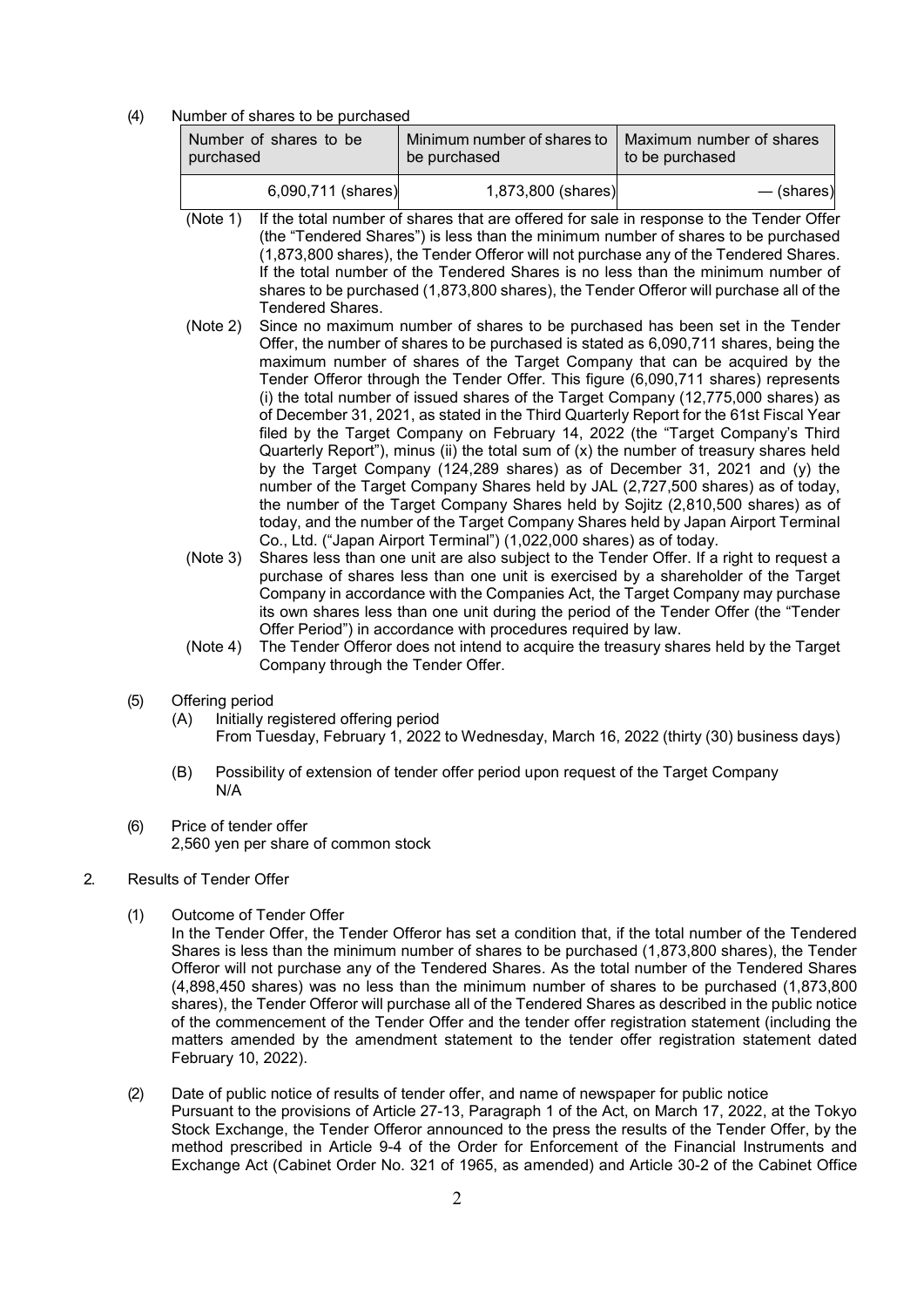Ordinance on Disclosure Required for Tender Offer for Share Certificates, Etc. by Person other than Issuer (Ministry of Finance Ordinance No. 38 of 1990, as amended, the "Cabinet Ordinance").

(3) Number of purchased shares

| Type of share certificates,<br>etc.                  | a. Number of tendered<br>shares | b. Number<br>of purchased<br>shares |
|------------------------------------------------------|---------------------------------|-------------------------------------|
| <b>Shares</b>                                        | 4,898,450 shares                | 4,898,450 shares                    |
| <b>Stock Acquisition Rights</b>                      |                                 |                                     |
| <b>Bonds with Stock</b><br><b>Acquisition Rights</b> |                                 |                                     |
| <b>Trust Beneficiary Certificate</b><br>for Shares ( |                                 |                                     |
| Depositary Receipts for<br>Shares (                  |                                 |                                     |
| Total                                                | 4,898,450 shares                | 4,898,450 shares                    |
| (Total Number of Shares<br>(diluted))                | — shares)                       | (— shares)                          |

(4) Changes in ownership ratio of shares through the tender offer

| Number of voting rights<br>represented by shares held by<br>the Tender Offeror before<br>tender offer      |         | (Ownership ratio of shares<br>before tender offer: $-$ %)  |
|------------------------------------------------------------------------------------------------------------|---------|------------------------------------------------------------|
| Number of voting rights<br>represented by shares held<br>by special related parties<br>before tender offer | 65,600  | (Ownership ratio of shares<br>before tender offer: 51.85%) |
| Number of voting rights<br>represented by shares held<br>by the Tender Offeror after<br>tender offer       | 48,984  | (Ownership ratio of shares<br>after tender offer: 38.72%)  |
| Number of voting rights<br>represented by shares held<br>by special related parties after<br>tender offer  | 65,600  | (Ownership ratio of shares<br>after tender offer: 51.85%)  |
| Total number of voting rights of<br>all shareholders of the Target<br>Company                              | 126,177 |                                                            |

(Note 1) The "Number of voting rights represented by shares held by special related parties before tender offer" and the "Number of voting rights represented by shares held by special related parties after tender offer" are stated as the total number of the voting rights represented by the Target Company Shares held by JAL, Sojitz and Japan Airport Terminal as of today as the shares held by each of the special related parties (excluding the parties who are excluded from the special related parties, pursuant to Article 3, Paragraph 2, Item 1 of the Cabinet Ordinance, in calculating the ownership ratio of shares pursuant to each of the Items of Article 27-2, Paragraph 1 of the Act).

(Note 2) The "Total number of voting rights of all shareholders of the Target Company" is the number of voting rights of all shareholders (calculated based on the unit share system, in which 100 shares constitute one unit) as of September 30, 2021 as stated in the Target Company's Third Quarterly Report. However, since shares less than one unit were also subject to the Tender Offer, when calculating the "Ownership ratio of shares